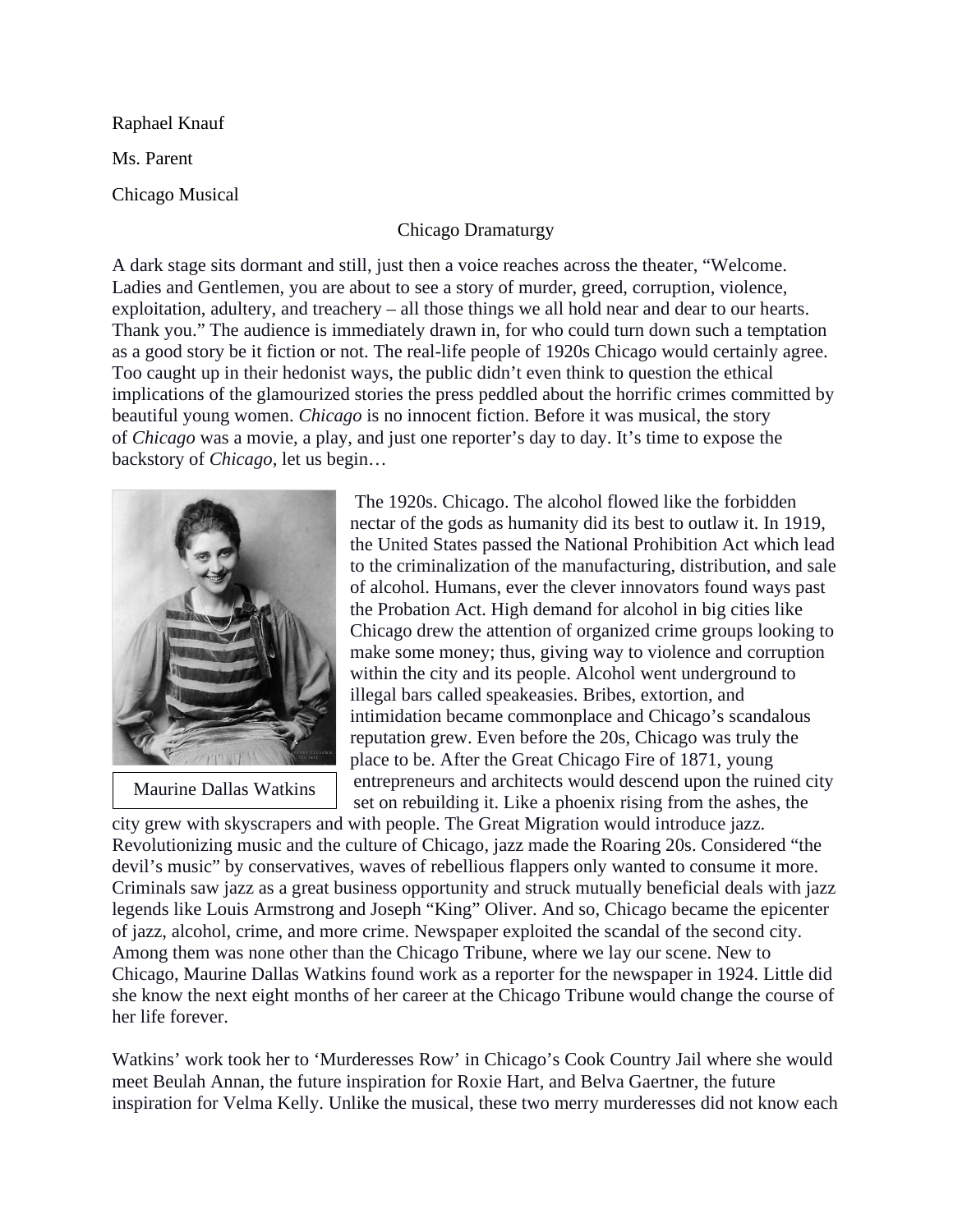

other prior to being sent to jail. Beulah Annan was a southern woman of 23 years when she was found on April 3, 1924, in her bedroom with the dead body of Harry Kalstedt, the real-life Fred Casely. Tired of her marriage to Albert Annan whom Amos "Mr. Cellophane" Hart was based on, Annan started having an affair with Kalstedt. Unfortunately, Annan's story kept changing so it is not completely understood why she shot her lover. What is known is that Kalstedt was putting on his hat and coat before he was shot in the back by Annan who put on a record of a foxtrot song called "Hulu Lou" for over two hours and drank many cocktails waiting for Kastedt to finally die before calling Albert to tell him she had killed a man who tried to rape her. Prosecutes would argue that Beulah had killed Kalstedt because he wanted to end their affair. Whatever the reason, her husband paid a hefty amount for Willian

Scott Stewart, a high-profile lawyer. Together, Annan and Stewart first presented a self-defense argument where Annan and Kalstedt both reached for the gun and ended with both reaching for the gun because Kalstedt learned that Annan was pregnant. Belva Gaertner on the other hand had it a bit easier with her case argument. Like Velma Kelly, she was a performer, specifically a

cabaret singer with the stage name Belle Brown. On March 12, 1924, the body of Walter Law was found slumped over the steering wheel of Gaertner's car with an illegal bottle of gin and an automatic pistol on the floor of the car. She was nowhere to be found at the scene, instead, she was in her apartment. She claimed she found herself covered in blood without any memory of what happened. The 38-year-old socialite went down the scapegoat route by blaming the jazz and the alcohol the murder and her lack of memories. She would also have the benefit of also affording the good lawyer, WW O'Brien. Both women armed with excellent lawyers that both inspired the charismatic Billy Flint, and beautiful looks took Chicago by storm with the help of Watkins' articles that dramatized the women's cases and made them infamous to the public who couldn't help being captivated by the femme fatales. She wrote on anything and everything that had to do with the women's cases and personal lives. The public went mad for all the



Belva Gaertner

bits and pieces of gossip the press provided. Seeing the power of the press and public opinion, Annan and Gaertner started to rely on the public's sympathy and love to win their cases. It is rumored that the two set up a beauty school within the jail to help their fellow women in looking appealing to the all-male juries that would decide their fate. Watkins still tried her best to tie in a small thread of skepticism in her articles, still, her efforts were all in vain. In the end, Annan and Gaertner were both be acquitted mere days apart from each other. Annan never give birth to the child she supposedly had leading to speculation on the authenticity of her claims to be pregnant at all. She would also divorce her husband soon after the trial as well and die around the age of 28-30 from tuberculosis. Gaertner returned to her last ex-husband until they broke up when she threatened to kill him. She went on to keep herself out of trouble from then on.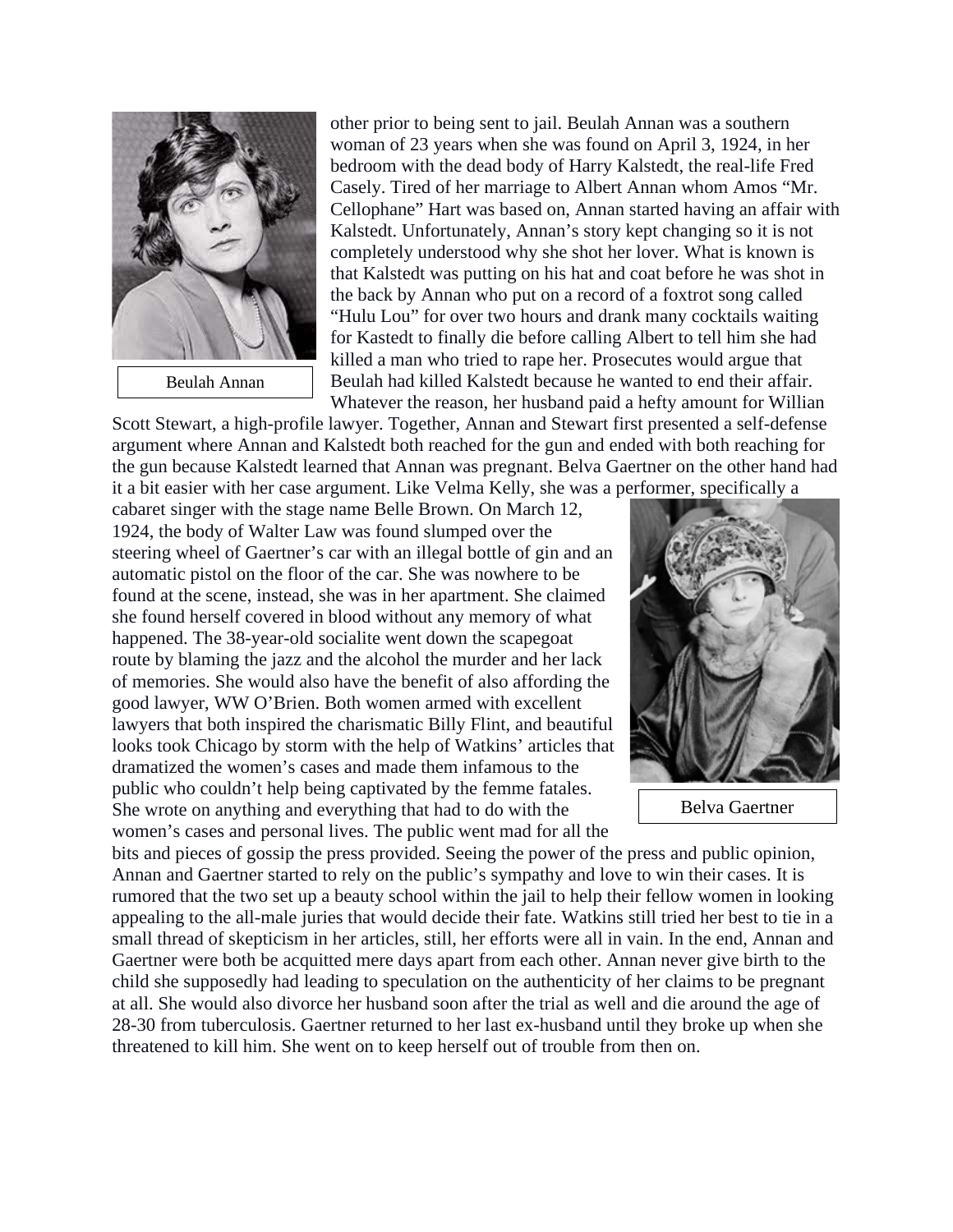Watkins regrated her role in influencing the acquittal of Annan and Gaertner who she always felt were guilty. So, like any good writer, she wrote about it later in the form of a play she titled *Brave Little Woman* before later being changed to *Chicago*. She wrote the script as a class assignment while attending Yale Drama School which then debuted on Broadway in 1926 where it was well-received running 172 performances. The dark comedy helped to highlight how corrupt the justice system was with its reliance on one's appearance over their story and how the press can be a weapon to get away with murder. *Chicago* was first made into a silent film by Cecil B. DeMille in 1927 and in 1942 called *Roxie Hart* where Roxie was accused of murder without having committed it. In the 1960s, the play would come into the hands of one Gwen

Verdon who read the script to her husband Bob Fosse and urged him to make it a musical. Fosse agreed and tried to buy it from Watkins on multiple occasions failing each time until her estate sold it after her death. With rights in hands of producer Richard Fryer, Verdon, and Fosse, John Kander and Fred Ebb began working on a musical score. The two modeled each number on a traditional vaudeville number or a vaudeville performer to immerse the audience into the 1920s and to home in on the comparison of show businesses and the justice system. Fosse's unique choreography style went hand in hand with the show's jazzy numbers. It was under his directorship that the musical hit Broadway in 1975 and ran for 936 performances before being revived in 1996 making the revival one of the longest-running musicals in American history to date. Fosse would also go on to choreograph the 2002 film *Chicago*, the most famous adaptation, starring Renee Zellweger, Richard Gere, and Catherine Zeta-Jones. It won six Academy Awards, including Best Picture.





Bob Fosse dancing with Gwen Verdon

Bob Fosse's choreography style was used heavily as inspiration in our production, but what is Fosse's style? Well, it is his signature jazz style which often features crisp finger snaps, turned-in pigeon toes, and other specific detailed moves. He changed Broadway in the 1950s-70s with his choreography for musicals like *Sweet Charity* and *Damn Yankees*. His influence goes as far as reaching Michael Jackson and Beyoncé. Learning Fosse movements can be awkward as they require precise execution of detailed movements. Dancers must learn to isolate their body parts. Fosse's protégé Ann Reinking says, "The work is fragile. If you don't do it with the specificity it needs, it can fall apart." Every movement is supposed to

convey the story. Dina Laurenson, a Fosse dancer, recalls that Fosse never called his performers dancers instead he called them actors. Moves didn't have to be big, rather they had to be powerful. Many dancers would find the "less is more" rhetoric helpful. From the precise movements to the commitment to telling a story, one cannot ignore how Beulah Annan and Belva Gaertner's actions can also be characterized in such a way. Both strategically dolled